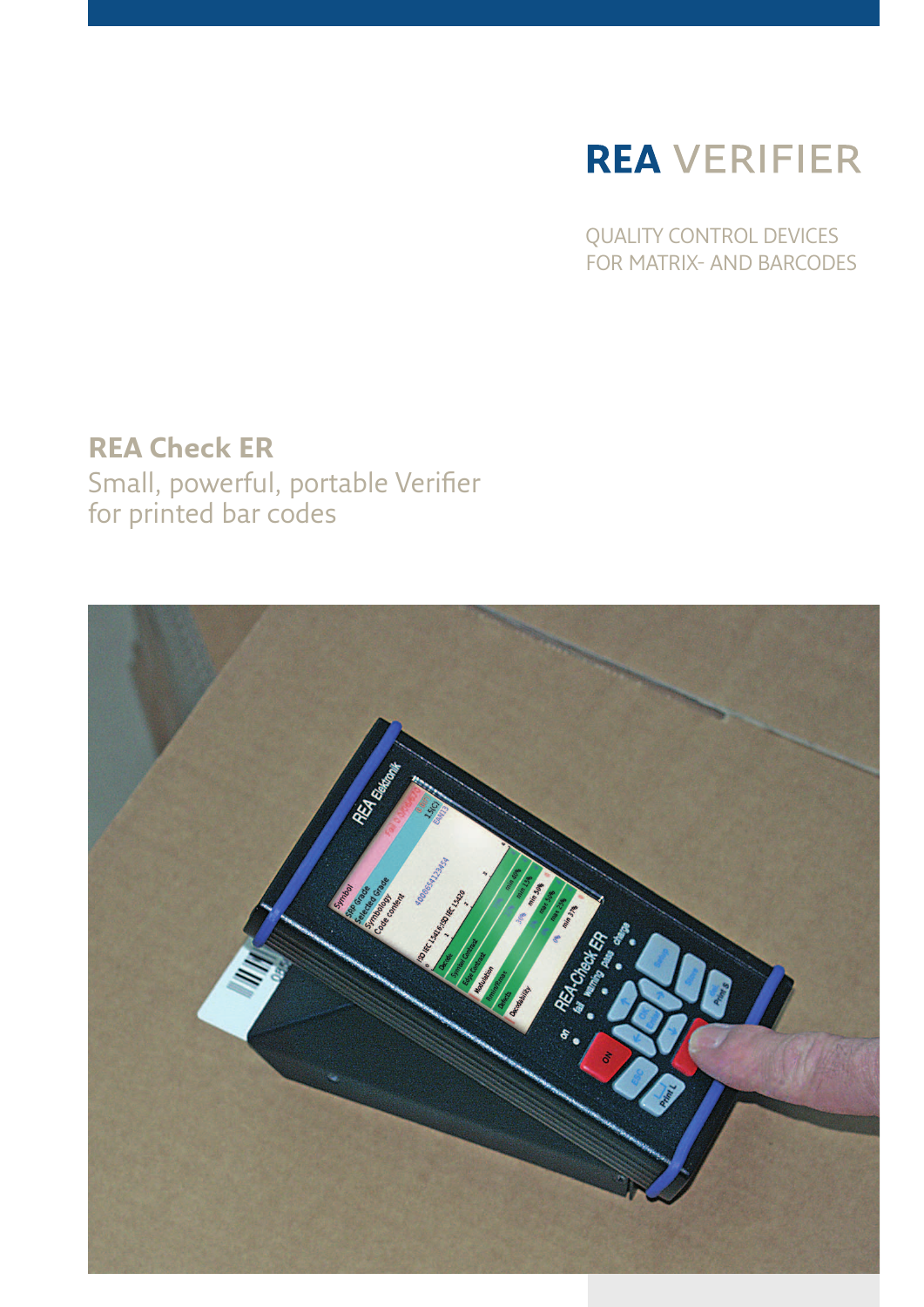## **REA Check ER The start of portable bar code verification**



The REA Check ER is a portable, battery powered bar code Verifier. Its manufacture in conformity with international standards in Germany.

The REA Check ER has the following unique features:

- compact design
- built-in battery for portable opration
- cable free in portable operation
- large colour display
- built in memory for up to 1000 reports
- USB interface to connect portable printer
- reliable Ethernet communication for PC interface
- DHCP automatic network configuration

The REA CHECK ER is a combination of a very small device which includes the powerful and comfort features of the REA Verifier product line. The small size and solid State contruction makes this device a perfect tool for portable bar code verification.

The final result Pass or Fail is the central part of the Verification report. The still quick available details allow a fast deeper analysis.

#### **Optional hardware accessory:**

#### **Report printer REA TD-GPT-U:**

The printer is connected with an USB cable to the REA Check ER. The printout is a 57mm wide paper strip. The printer has a built in battery pack to allow a fully portable operation including report print locally on demand.

#### **Software options:**

#### **REA TransWin 32**

Manages report view, saving, export and printing. Additionally TransWin32 can remote control and configure REA Verifiers. Report Print outs are done on standard office printers (local or network). Via a PDF writer TransWin32 creates report in PDF file format. TransWin32 requires a Windows PC for operation.

#### **Optional Symbologies**

An additional set of optional bar code symbologies. These symbologies are in use in pharmaindustry, healthcare, postal services and other applications.



#### **Code Compare**

This function compares the actually decoded bar code content with a previously stored master code. Equal code contents are accepted. All other combination will cause a failed result. The user can select if the result shall be graded or if the result is shown only informative.

#### **REA Article Database 32**

This is a database which assigns to each verified barcode with article additional informations. This is i. e. the article description, a price secondary article informations and date informations. Date informations like "best before use" or "Use until" can verified individually for each article and lead separate to a pass/fail result if dates in the code are incorrect. In principle Article Database 32 can be configured by the user to provide a fail result if the article does not exist and/or if the date range is incorrect. This additional data base supported code content control replaces a separate control step for this requirement.

#### **Supported bar code symbologies:**

EAN-13, UPC-A, UPC-E with/without ADD-ON, EAN-8, 2/5 Interleaved with/without check digit, ITF-14 (Freight code), Code 39 with/without check digit, PZN-Code, Code 32, Code 128, GS1-128 with/without content verification, GS1-Databar

**Optional Symbologies:** 2/5 3 Bars, 2/5 5 Bars, 2/5 IATA, 2/5 Baggage, 2/5 DHL Express (Freight code), Code39 Full ASCII, Code93, MSI, Plessey, Code 128 UPU, Code 39 UPU, Code 39 HIBC, Code 128 HIBC, Codabar Monarch (18), LAETUS Pharmacode, LAETUS Mini Pharma Code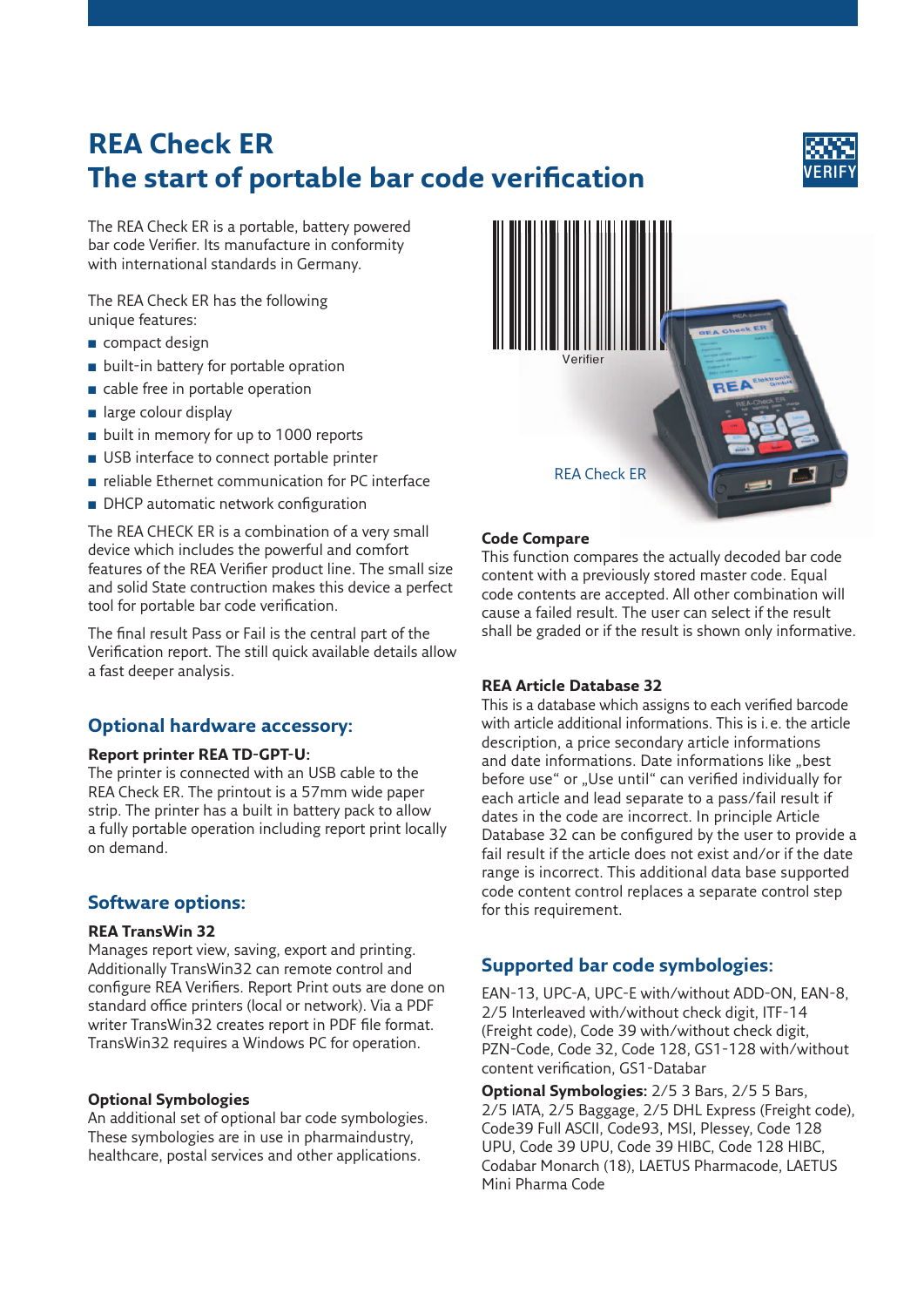## **REA** VERIFIER

#### **Features:**

- bar code verification according to ISO/IEC 15416 or ANSI X3.182
- simple configuration for different demands like incoming goods control or print process control
- $\blacksquare$  saving of complete configuration as settings profile
- setting profiles can be exported and imported. This allows to share settings and save them on a PC
- pass/fail setting for grade preset A/4, B3, C/2 or D/1
- automatic averaging of scans starting with 2 and up to 10 scans
- auto discriminiation of all major bar code symbologies
- automatic size and check digit control
- light margin inspection in extended areas
- ratio verification for two bar width symblogies like Code 39 and 2/5 interleaved
- verification according GS1 General Specifications for retail codes
- included GS1-128 Data structure verification for GS1-128 and GS1-Databar codes
- colored LED's for quick pass/fail indication and operation status
- multi language user interface and verification reports
- simple software udate via network or USB Memory stick
- PC operation does not require driver installations

#### **Technical specifications:**

- measuring accuracy in conformance with ISO/IEC 15426-1
- powered by 32bit ARM 9 CPU technology, built non volatile flash memory
- Operating System: Embedded Linux
- LED red light illumination, 660 nm, 45°
- measuring width 75 mm (including light margins)
- aperture: 6, 8 and 10 mil (this is 0,15, 0,2 or 0,25 mm)
- $\blacksquare$  metric measuring accuracy:  $+/-5$  % for average bar deviation, +/-10 % for extreme bar deviation; contrast accuracy: +/-8 %
- Interfaces: RJ45 Ethernet socket for network or PC connection (standard TCP/IP)
	- USB 2.0 socket for portable printer connection and USB Memory stick connection
- large color display and 12 keys for direct local operation and graphical report visualisation
- power supply: Built-in LithiumIon battery pack and over "Power Over Ethernet" power supply (100 to 240 Volt, 50/60 Hz, C13 socket for standard power cords (UK, US, EUR), two Ethernet CAT5 flexible patch cables included (3 m lenght). Ethernet cables up to 100 m lenght can be used.
- $\blacksquare$  size (L x B x H): 222 x 85 x 95 mm
- $\blacksquare$  weight: 660 g
- calibration: The REA Check ER comes with a factory calibration. It shall be regulary in monthly cycles recalibrated by the user. After each calibration a test equipment monitoring shall be performed by the user, calibration card with test code is included in delivery
- maintenance: Cleaning with a cloth, no solvents. The optical can be cleaned by compressed canned air Using of software options is enabled if factory ordered or can be enabled at any time by an access code

Symbol



Portable report printer and the contraction of the Local verification



| <b>SRP Grade</b>                   |              |                        | 3.0 |
|------------------------------------|--------------|------------------------|-----|
| <b>Selected Grade</b><br>Symbology |              | 2(1.5)<br><b>UPC-A</b> |     |
|                                    |              |                        |     |
|                                    | 013800103215 |                        |     |
|                                    |              |                        |     |
|                                    |              |                        |     |
|                                    |              |                        |     |
| <b>ISO/IEC 15416 ISO/IEC 15420</b> |              |                        |     |
| ۰                                  |              |                        |     |
| Decode                             |              |                        | ۵   |
| Symbol Contrast                    | 88%          | min 40%                | đ.  |
| <b>Edge Contrast</b>               | 63%          | min 15%                | ø   |
| Modulation                         | 72%          | min 50%                | Δ   |
| Rmin/Rmax                          | 4%           | max 50%                | A   |
| Defects                            | 12%          | max 25%                | ð.  |

Pace 3000670